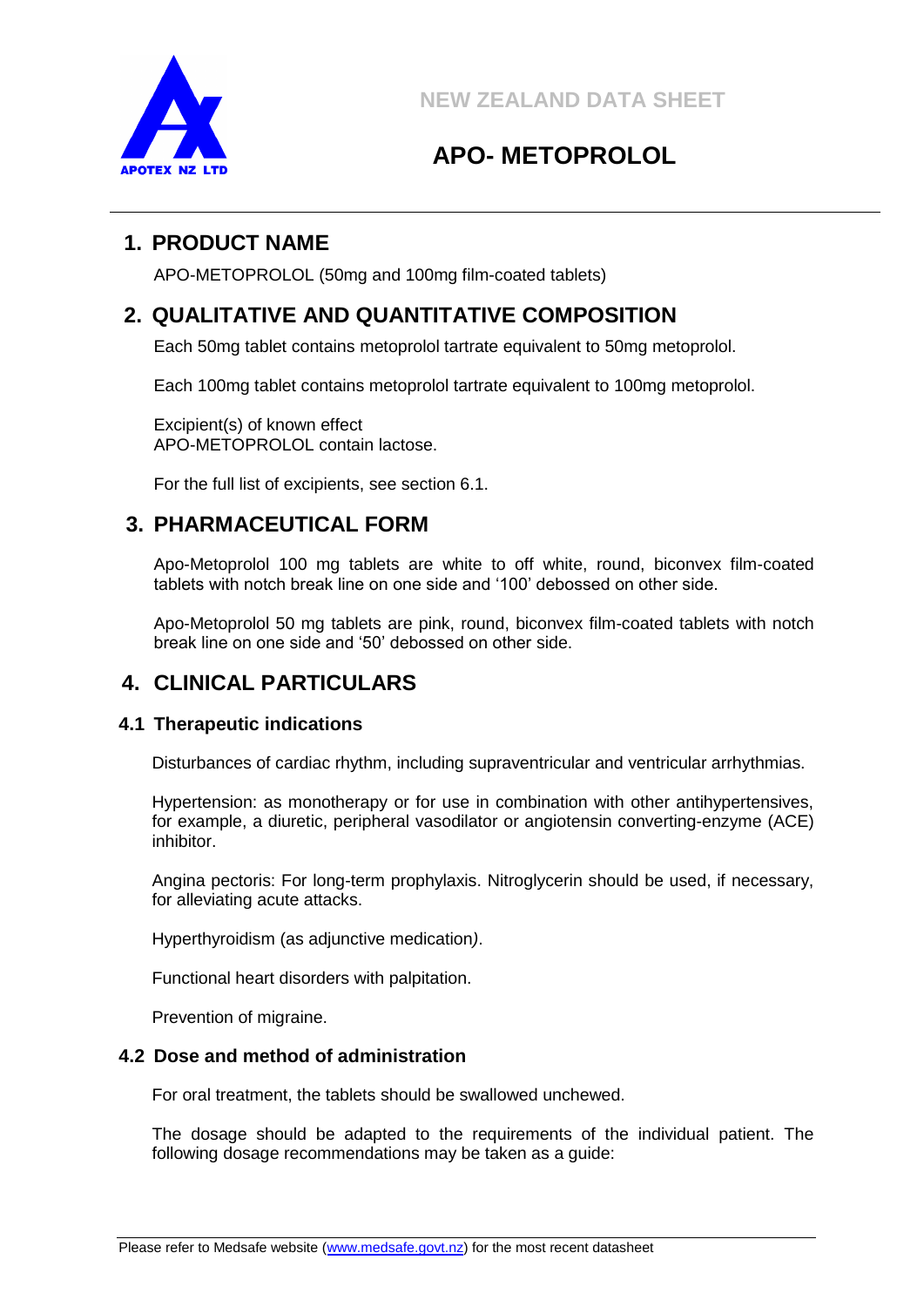

#### **Disturbances of cardiac rhythm**

The daily dose is 100 to 150 mg, given in 2 or 3 divided doses; if necessary, the daily dose can be increased to 300 mg.

#### **Hypertension**

The daily oral dose is 100 to 200 mg, given either as a single dose in the morning or as 2 divided doses (morning and evening). If necessary, another antihypertensive can be prescribed in addition (see section 4.1 Therapeutic indications).

#### **Angina pectoris**

The daily oral dose is 100 to 200 mg, given in 2 divided doses; if necessary, the daily dose can be increased to 400 mg.

#### **Hyperthyroidism**

The daily oral dose is 150 to 200 mg (may be increased up to 400 mg), given in 3 or 4 divided doses.

#### **Functional heart disorders with palpitation**

The daily oral dose is 100 mg, given as a single dose in the morning; if necessary, the daily dose can be increased to 200 mg, given in 2 divided doses (morning and evening).

#### **Prevention of migraine**

The daily oral dose is 100 mg, given as a single dose in the morning; if necessary, the daily dose can be increased to 200 mg, given in 2 divided doses (morning and evening)

#### **Paediatric patients**

No pediatric studies have been performed. The safety and efficacy of metoprolol tartrate in paediatric patients has not been established.

#### **Hepatic impairment**

Metoprolol tartrate blood levels are likely to increase substantially in patients with hepatic impairment. Therefore, Apo-Metoprolol should be initiated at low doses with cautious gradual dose titration according to clinical response.

#### **Geriatric patients (>65 years)**

No dose adjustment of Apo-Metoprolol is required in geriatric patients but it should be given with caution due to increased likelihood of adverse events.

#### **4.3 Contraindications**

Hypersensitivity to metoprolol and related derivatives, or to any of the excipients.

Hypersensitivity to other beta-blockers (cross-sensitivity between beta-blockers can occur).

- Atrioventricular block of second or third degree.
- Decompensated heart failure.
- Clinically relevant sinus bradycardia (heart rate less than 45 to 50 beats/min).
- Sick-sinus syndrome.
- Severe peripheral arterial circulatory disorders.
- Cardiogenic shock.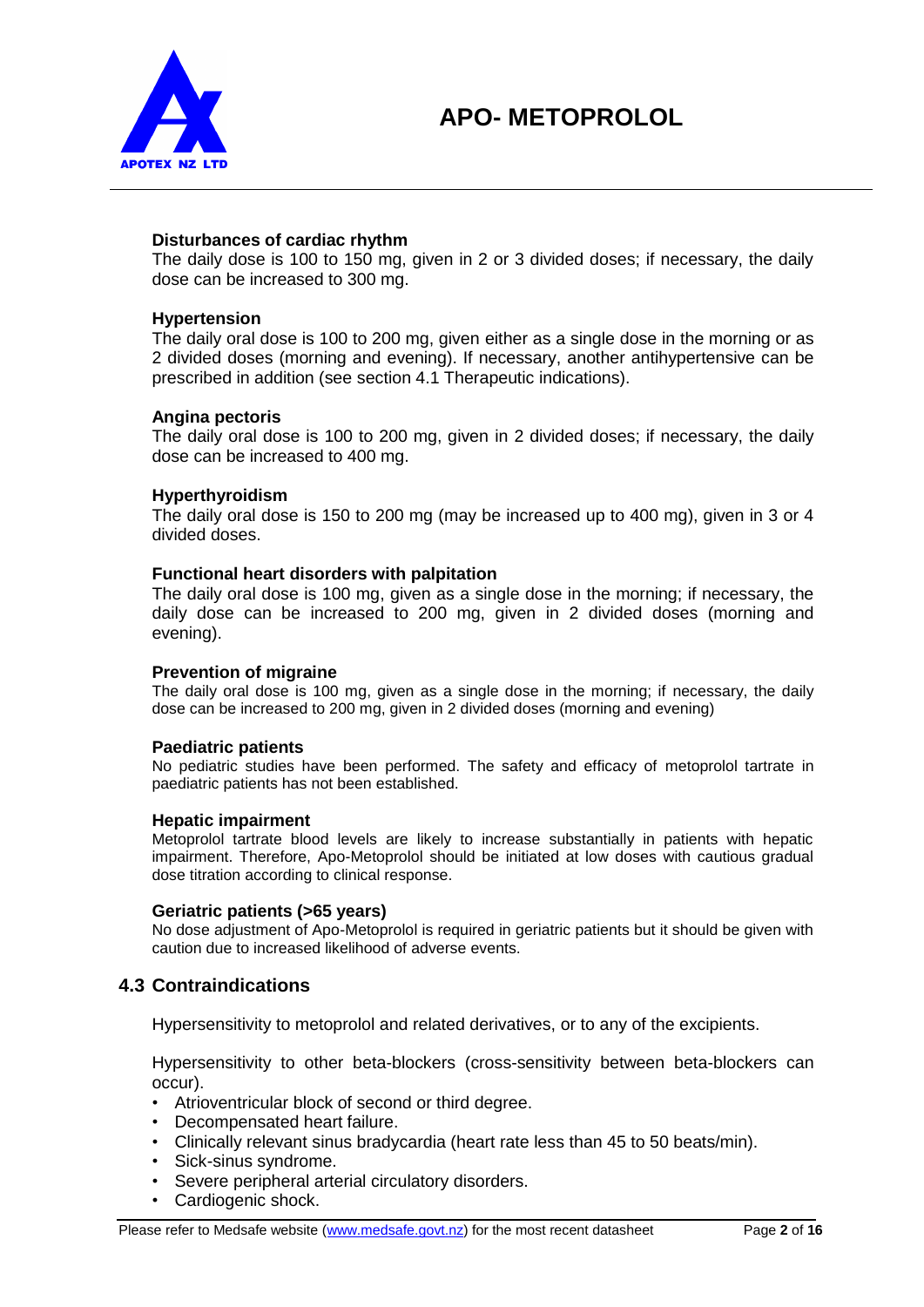

• Untreated phaechromocytoma (see section 4.4 Special Warnings and Precautions for use).

• Hypotension.

**For oral use**: severe bronchial asthma or history of severe bronchospasm (see section 4.4 Special Warnings and Precautions for use).

Use of Apo-Metoprolol is contraindicated in patients with myocardial infarction who have a heart rate of less than 45 to 50 beats/min, P-R interval of greater than 0.24 sec, a systolic blood pressure of less than 100 mmHg, and/or severe heart failure.

## **4.4 Special Warnings and Precautions for use**

#### **Bronchospastic diseases**

In general, patients with bronchospastic diseases should not be given beta-blockers, including Apo-Metoprolol. However, because of its relative cardioselectivity, oral Apo-Metoprolol may be administered with caution to patients with mild or moderate bronchospastic diseases who do not respond to, or cannot tolerate, other suitable treatments. Since beta1-selectivity is not absolute, a beta 2-agonist should be administered concomitantly, and the lowest possible dose of Apo-Metoprolol should be used.

#### **Diabetic patients**

Apo-Metoprolol should be used with caution in patients with diabetes mellitus, especially those who are receiving insulin or oral hypoglycaemic agents (see 4.5 Interactions with other medicines and other forms of interaction). Diabetic patients should be warned that beta-blockers, including Apo-Metoprolol, may mask the tachycardia occurring with hypoglycaemia; however, other manifestations of hypoglycaemia such as dizziness and sweating may not be significantly suppressed, and sweating may be increased.

#### **Cardiovascular system**

Beta-blockers, including Apo-Metoprolol, should not be used in patients with untreated congestive heart failure (see section 4.3 Contraindications). This condition should first be stabilised. Because of their negative effect on atrioventricular conduction, betablockers, including Apo-Metoprolol, should be given only with caution to patients with first degree atrioventricular block (see section 4.3 Contraindications).

If the patient develops increasing bradycardia (heart rate less than 50 to 55 beats/min), the dosage should be gradually reduced, or treatment gradually withdrawn (see section 4.3 Contraindications).

#### **Myocardial infarction**

In patients with myocardial infarction, if significant hypotension occurs, Apo-Metoprolol should be discontinued, and the hemodynamic status of the patient and the extent of myocardial ischemia carefully assessed. Intensive hemodynamic monitoring may be required and appropriate treatment modalities should be instituted. If hypotension is associated with significant bradycardia or atrioventricular block, treatment should be directed at reversing these.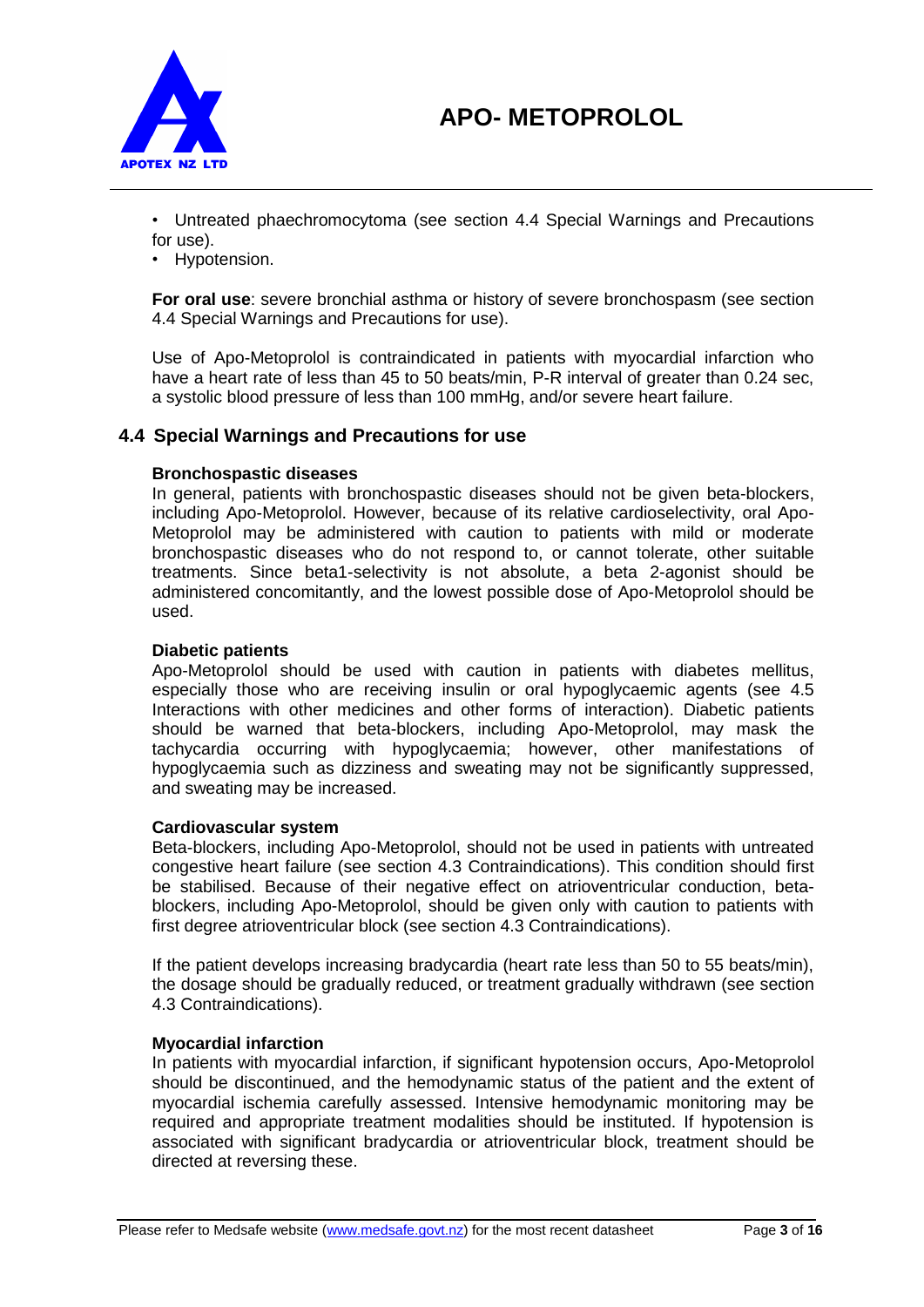

## **Peripheral circulatory disorders**

Apo-Metoprolol should be used with caution in patients with peripheral arterial circulatory disorders (for example, Raynaud's disease or phenomenon, intermittent claudication), because betablocker treatment may aggravate such conditions (see section 4.3 Contraindications).

#### **Pheochromocytoma**

In patients known to have, or suspected of having, a phaeochromocytoma, Apo-Metoprolol should always be given in combination with an alpha-blocker and only after the alpha-blocker has been initiated (see section 4.3 Contraindications).

#### **Anesthesia and surgery**

The necessity, or desirability, of withdrawing beta-blocking agents, including Apo-Metoprolol, prior to major surgery is controversial. The impaired ability of the heart to respond to reflex adrenergic stimuli may augment the risks of general anesthesia and surgical procedures. The benefits of continuing a treatment with a beta-blocker, including Apo-Metoprolol, should be balanced against the risk of withdrawing it in each patient. If a patient treated with Apo-Metoprolol needs general anaesthesia, the anaesthetist should be informed that the patient is receiving a betablocker. An anaesthetic agent with as little cardio depressant effect as possible should be used (see section 4.5 Interactions with other medicines and other forms of interaction). If it is thought necessary to withdraw beta-blocker, including Apo-Metoprolol, therapy before surgery, this should be done gradually and completed about 48 hours before the general anaesthetic.

#### **Abrupt withdrawal**

Apo-Metoprolol treatment should not be stopped suddenly, especially in patients with ischaemic heart disease. To prevent exacerbation of angina pectoris, the dosage should be gradually reduced over 1 to 3 weeks and, if necessary, replacement therapy should be initiated at the same time.

#### **Anaphylactic reactions**

Anaphylactic reactions precipitated by other agents may be particularly severe in patients taking beta-blockers, and may be resistant to normal doses of adrenaline. Whenever possible, beta-blockers, including Apo-Metoprolol, should be avoided for patients who are at increased risk of anaphylaxis.

## **Prinzmetal's angina**

Beta-blockers may increase the number and duration of angina attacks in patients with Prinzmetal's angina (variant angina pectoris). Relatively selective beta1-receptor blockers, such as Apo-Metoprolol, can be used in such patients, but only with the utmost care.

#### **Thyrotoxicosis**

Beta-blockers mask some of the clinical signs of thyrotoxicosis. Therefore, where Apo-Metoprolol is administered to patients having, or suspected of developing, thyrotoxicosis, both thyroid and cardiac function should be monitored closely.

#### **Oculomucocutaneous syndrome**

The full oculomucocutaneous syndrome, as described elsewhere with practolol, has not been reported with metoprolol tartrate. However, part of this syndrome (dry eyes either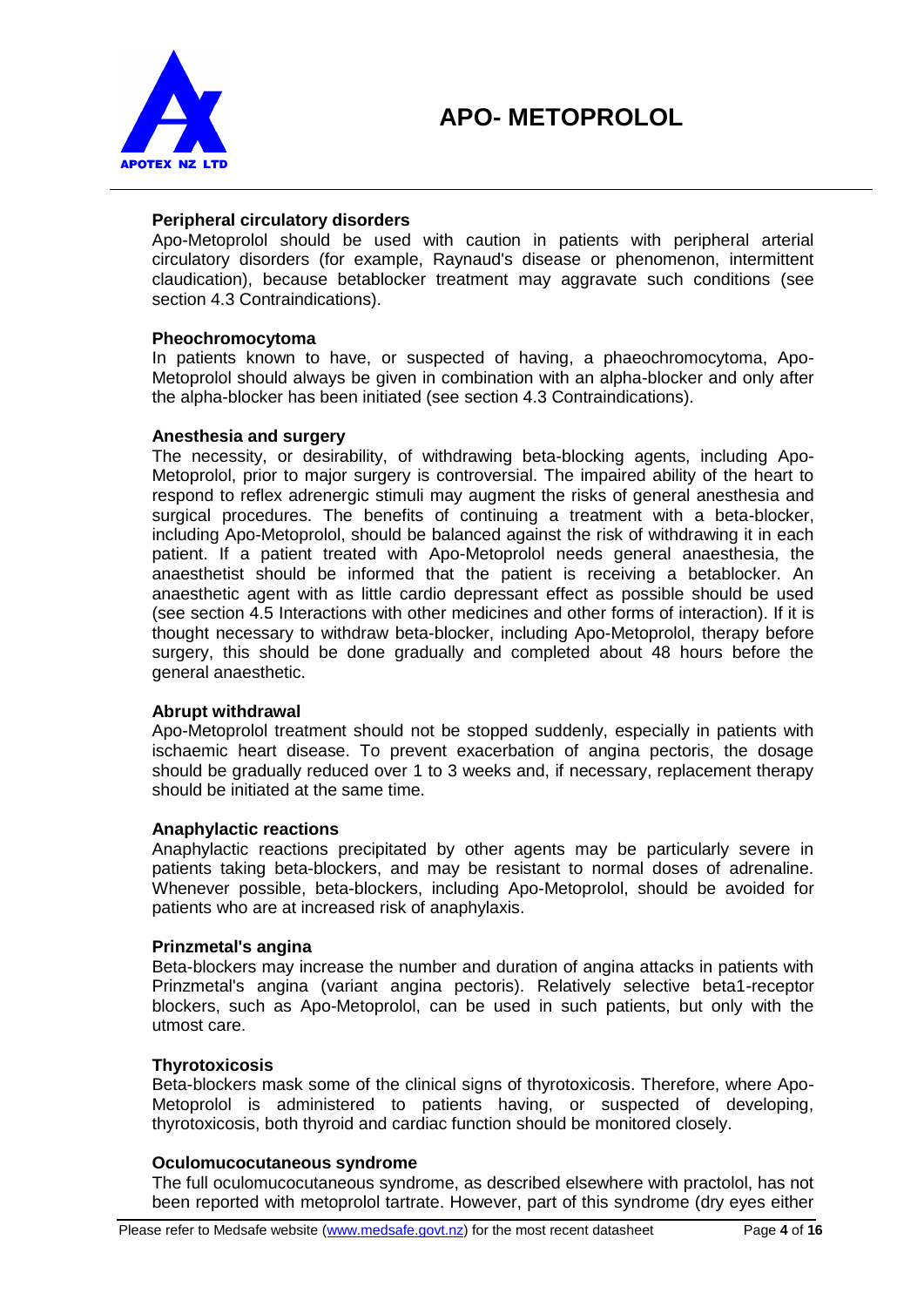

alone or, occasionally, with skin rashes) has occurred. In most cases the symptoms cleared when metoprolol tartrate treatment was withdrawn. Patients should be observed carefully for potential ocular effects. If such effects occur, discontinuation of Apo-Metoprolol should be considered.

## **4.5 Interactions with other medicines and other forms of interaction**

Calcium channel blocker of the verapamil (phenylalkylamine) type should not be given intravenously to patients receiving Apo-Metoprolol because there is a risk of cardiac arrest in this situation (see section 4.5 Interactions with other medicines and other forms of interaction)

#### **Hepatic impairment**

Metoprolol undergoes substantial hepatic first-pass metabolism, and is mainly eliminated by means of hepatic metabolism (see section 5.2 Clinical pharmacology, Pharmacokinetics Properties). Therefore, hepatic impairment may increase the systemic bioavailability of metoprolol and reduce its total clearance, leading to increased plasma concentrations.

#### **Geriatric patients**

Elderly patients should be treated cautiously. An excessive decrease in blood pressure or pulse rate may reduce the blood supply to vital organs to inadequate levels

#### *Interactions*

#### **Observed interactions resulting in concomitant use not being recommended Calcium channel blockers (IV use)**

Calcium channel blockers such as verapamil and diltiazem may potentiate the depressant effects of beta-blockers on blood pressure, heart rate, cardiac contractility and atrioventricular conduction. A calcium channel blocker of the verapamil (phenylalkylamine) type should not be given intravenously to patients receiving Apo-Metoprolol because there is a risk of cardiac arrest in this situation (see section 4.4 Special Warnings and Precautions for use)

#### **Other antihypertensive drugs**

The effects of Apo-Metoprolol and other antihypertensive drugs on blood pressure are usually additive*.* Patients receiving concurrent treatment with catecholamine depleting drugs, other beta-blockers (including those in form of eye drops, such as timolol), or monoamine oxidase (MAO) inhibitors, should be carefully monitored. In addition, possibly significant hypertension may theoretically occur up to 14 days following discontinuation of the concomitant administration with an irreversible MAO inhibitor.

#### **Calcium channel blockers (oral use)**

Concomitant administration of a beta-adrenergic antagonist with a calcium channel blocker may produce an additive reduction in myocardial contractility due to negative chronotropic and inotropic effects. Patients taking an oral calcium channel blocker of the verapamil type in combination with Apo-Metoprolol should be closely monitored.

#### **Anti-arrhythmic drugs**

Beta-blockers may potentiate the negative inotropic effect of anti-arrhythmic agents and their effect on atrial-conduction time. Particularly, in patients with pre-existing sinus node dysfunction, concomitant administration of amiodarone may result in additive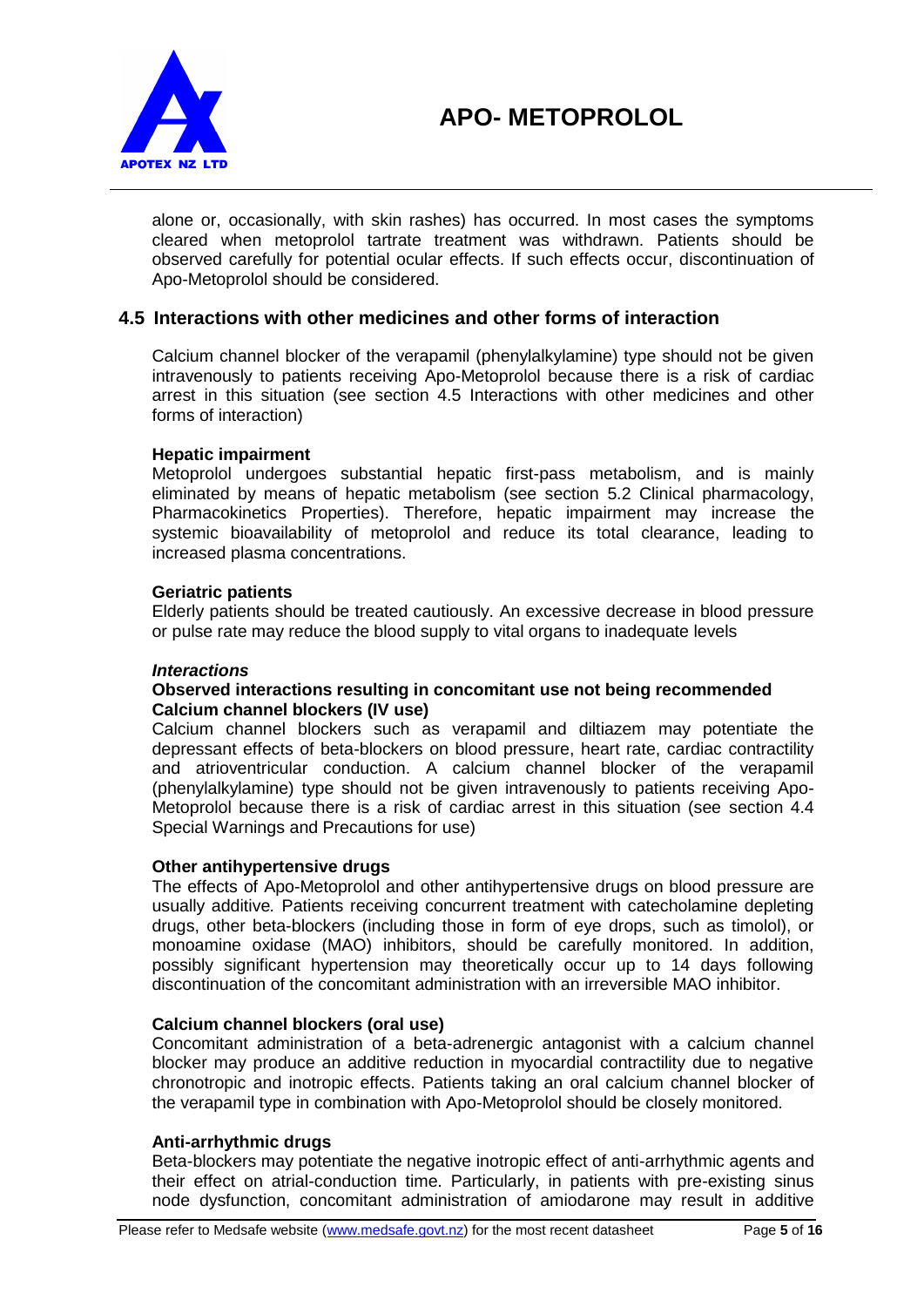



electrophysiologic effects including bradycardia, sinus arrest, and atrioventricular block antiarrhythmic agents such as quinidine tocainide, procainamide, ajmaline amiodarone, flecainideand disopyramide may potentiate the effects of Apo-Metoprolol on heart rate and atrioventricular conduction.

#### **Nitroglycerin**

Nitroglycerin may enhance the hypotensive effect of Apo-Metoprolol.

#### **General anaesthetics**

Some inhalation anaesthetics may enhance the cardiodepressant effect of betablockers (see section 4.4 Special Warnings and Precautions for use).

#### **CYP2D6 inhibitors**

Potent inhibitors of this enzyme may increase the plasma concentration of metoprolol tartrate. Strong inhibition of CYP2D6 would result in the change of phenotype into poor metabolizer (phenocopying, see Clinical pharmacology pharmacokinetic). Caution should therefore be exercised when co-administering potent CYP2D6 inhibitors with metoprolol tartrate. Known clinically significant potent inhibitors of CYP2D6 are antidepressants such as fluvoxamine, fluoxetine, paroxetine, sertraline, bupropion, clomipramine, desipramine antipsychotics such as chlorpromazine, fluphenazine, haloperidol, thioridazine, antiarrhythmics such as quinidine or propafenone, antiretrovirals such as ritonavir, antihistamines such as diphenhydramine, antimalarials such as hydroxychloroquine or quinidine, antifungals such as terbinafine.

#### **Hydralazine**

Concomitant administration of hydralazine may inhibit presystemic metabolism of metoprolol tartrate leading to increased concentrations of metoprolol.

#### **Digitalis glycosides**

Concurrent use of digitalis glycosides may result in excessive bradycardia and/or increase in atrioventricular conduction time. Monitoring heart rate and PR interval is recommended.

#### **Sympathomimetics**

Concomitant administration of sympathomimetic drugs such as adrenaline, noradrenaline, isoprenaline, ephedrine, phenylephrine, phenylpropanolamine, and xanthine derivatives (including antitussives or nose and eye drops) with a beta-blocker may enhance the pressor response resulting in hypertension due to mutual inhibition of therapeutic effects. However, this is less likely with therapeutic doses of beta1-selective drugs than with non-selective betablockers.

#### **Non-steroidal anti-inflammatory drugs**

Concomitant administration of non-steroidal anti-inflammatory drugs including COX-2 inhibitors with a beta-blocker may decrease the antihypertensive effect of metoprolol tartrate, possibly as a result of the inhibition of renal prostaglandin synthesis and sodium and fluid retention caused by non-steroidal anti-inflammatory drugs.

#### **Hepatic enzyme inducers**

Enzyme-inducing drugs may affect plasma concentrations of metoprolol tartrate. For example, the plasma concentration of metoprolol is lowered by rifampicin.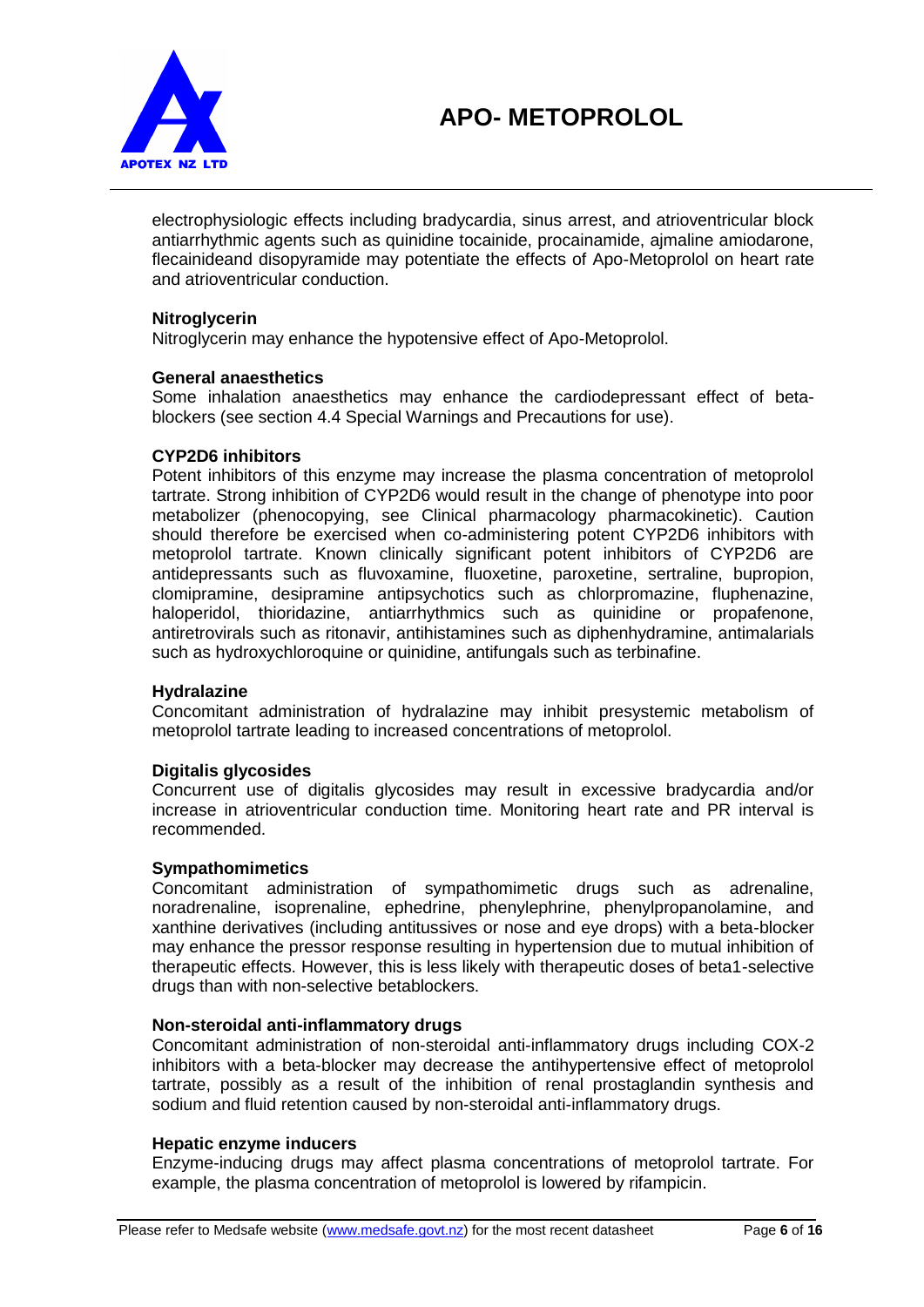



#### **Interactions resulting in effects on other drugs Anti-adrenergic agents**

Antihypertensive effect of alpha-adrenergic blockers such as guanethidine, betanidine, reserpine, alpha-methyldopa or clonidine may be potentiated by beta-blockers. Betaadrenergic blockers may also potentiate the postural hypotensive effect of the first dose of prazosin, probably by preventing reflex tachycardia. On the contrary, beta adrenergic blockers may also potentiate the hypertensive response to withdrawal of clonidine as patients receiving concomitant clonidine and beta-adrenergic blocker. If a patient is treated with clonidine and Apo-Metoprolol concurrently, and clonidine treatment is to be discontinued, Apo-Metoprolol should be stopped several days before clonidine is withdrawn.

#### **Antidiabetic drugs and insulin**

Beta-blockers may interfere with the usual hemodynamic response to hypoglycemia and produce a rise in blood pressure associated with severe bradycardia In diabetic patients who use insulin, beta-blocker treatment may be associated with increased or prolonged hypoglycaemia. Beta-blockers may also antagonise the hypoglycaemic effects of sulfonylureas. The risk of either effect is less with a beta1-selective drug such as Apo-Metoprolol than with a non-selective beta-blocker. However, diabetic patients receiving Apo-Metoprolol should be monitored to ensure that diabetes control is maintained (see also section 4.4 Special Warnings and Precautions for use).

#### **Lidocaine (xylocaine)**

Metoprolol tartrate may reduce the clearance of lidocaine, leading to increased lidocaine effects.

#### **Prazosin**

The acute postural hypotension that can follow the first dose of prazosin may be increased in patients already taking a beta-blocker, including Apo-Metoprolol.

#### **Ergot alkaloid**

Concomitant administration with beta-blockers may enhance the vasoconstrictive action of ergot alkaloids.

#### **Dipyridamole**

In general, administration of a beta- blocker should be withheld before dipyridamole testing, with careful monitoring of heart rate following the dipyridamole injection.

#### **Alcohol**

Apo-Metoprolol may modify the pharmacokinetic parameters of alcohol.

#### **4.6 Fertility, pregnancy and lactation**

#### **Fertility**

#### **Women of child-bearing potential**

Upon confirming the diagnosis of pregnancy, women should immediately inform the doctor

#### **Pregnancy**

Category C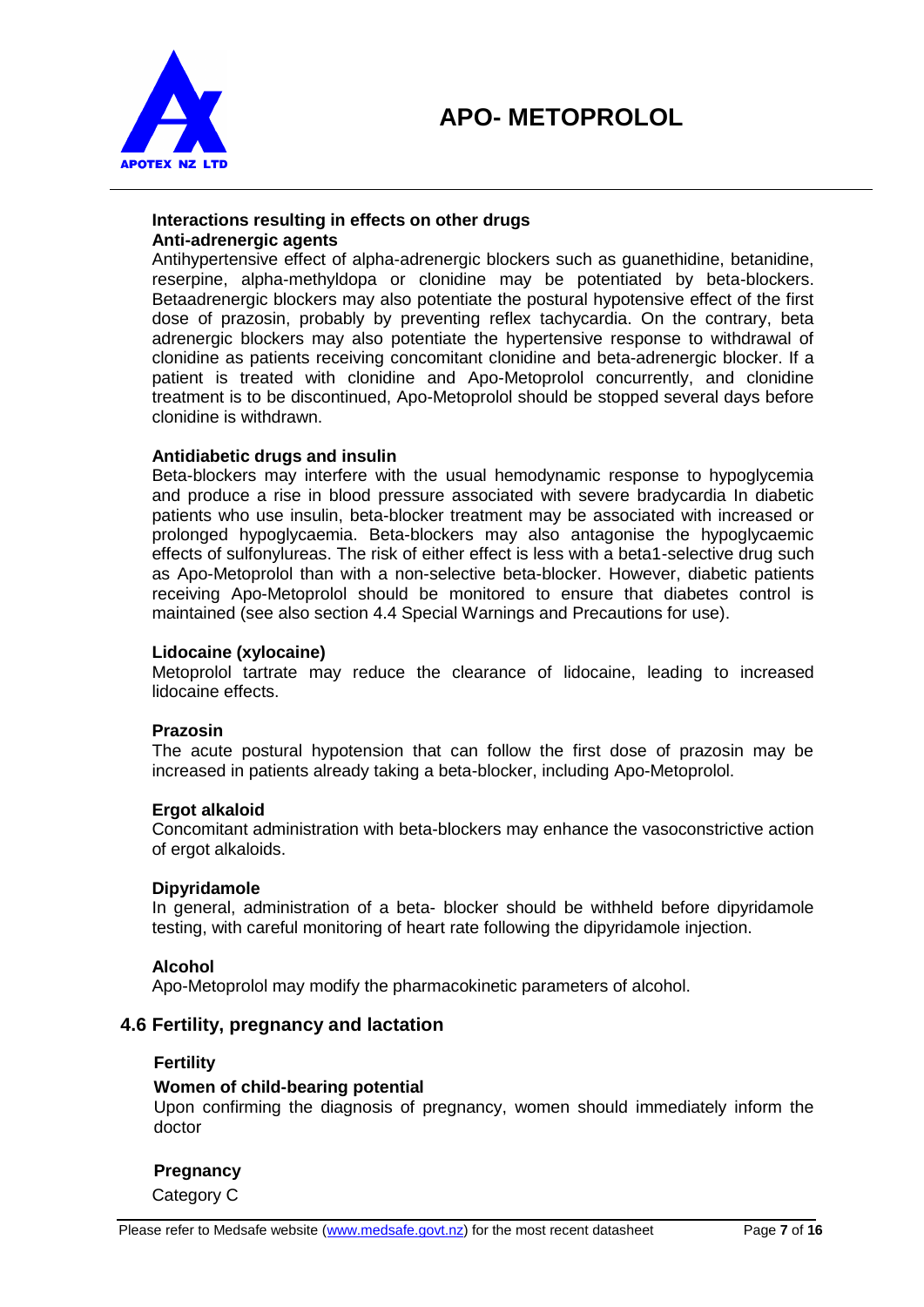

In general, no drug should be taken during the first 3 months of pregnancy, and the relative benefits and risks of treatment should be carefully considered throughout pregnancy. There is a limited amount of data on the use of metoprolol tartrate in pregnant women. Experience with metoprolol tartrate in the first trimester of pregnancy is limited, but no fetal malformations attributable to metoprolol tartrate have been reported. However, beta-blockers may reduce placental perfusion.

In the case of treatment with Apo-Metoprolol during the pregnancy the lowest possible dose should be used, and treatment should be discontinued at least 2 to 3 days before delivery to avoid increased uterine contractility and effects of beta-blockade in the newborn baby (for example, bradycardia, hypoglycaemia).

## **Lactation**

Small quantities of metoprolol tartrate are secreted into breast milk: with therapeutic doses, an infant consuming 1 L of breast milk daily would receive a dose of less than 1 mg of metoprolol. Nevertheless, breast-fed infants should be closely observed for signs of beta-blockade.

## **4.7 Effects on ability to drive and use machinery**

Dizziness, fatigue or visual impairment may occur during treatment with Apo-Metoprolol (see section 4.8 Undesirable effects), and may adversely affect the patient's ability to drive or use machines.

## **4.8 Undesirable effects**

## **Tabulated summary of adverse drug reactions from clinical trials**

Adverse drug reactions from clinical trials are listed by MedDRA system organ class. Within each system organ class, the adverse drug reactions are ranked by frequency, with the most frequent reactions first. Within each frequency grouping, adverse drug reactions are presented in order of decreasing seriousness. In addition, the corresponding frequency category for each adverse drug reaction is based on the following convention (CIOMS III): very common  $(≥1/10)$ ; common  $(≥1/100$  to <1/10); uncommon (≥1/1,000 to <1/100); rare (≥1/10,000 to <1/1,000); very rare (<1/10,000).

| <b>Blood and lymphatic system disorders</b> |                                                                           |
|---------------------------------------------|---------------------------------------------------------------------------|
| Very rare                                   | Thrombocytopenia                                                          |
| <b>Psychiatric disorders</b>                |                                                                           |
| Rare                                        | Depression, Nightmares                                                    |
| Very rare                                   | Personality disorder, hallucinations                                      |
| <b>Nervous system disorders</b>             |                                                                           |
| Common                                      | Dizziness, headache                                                       |
| Rare                                        | Depressed level of consciousness,<br>somnolence or insomnia, paraesthesia |
| Eye disorders                               |                                                                           |
| Very rare                                   | Visual impairment (e.g. blurred vision) dry<br>eyes, eye irritation       |

## **Adverse drug reactions from clinical trials**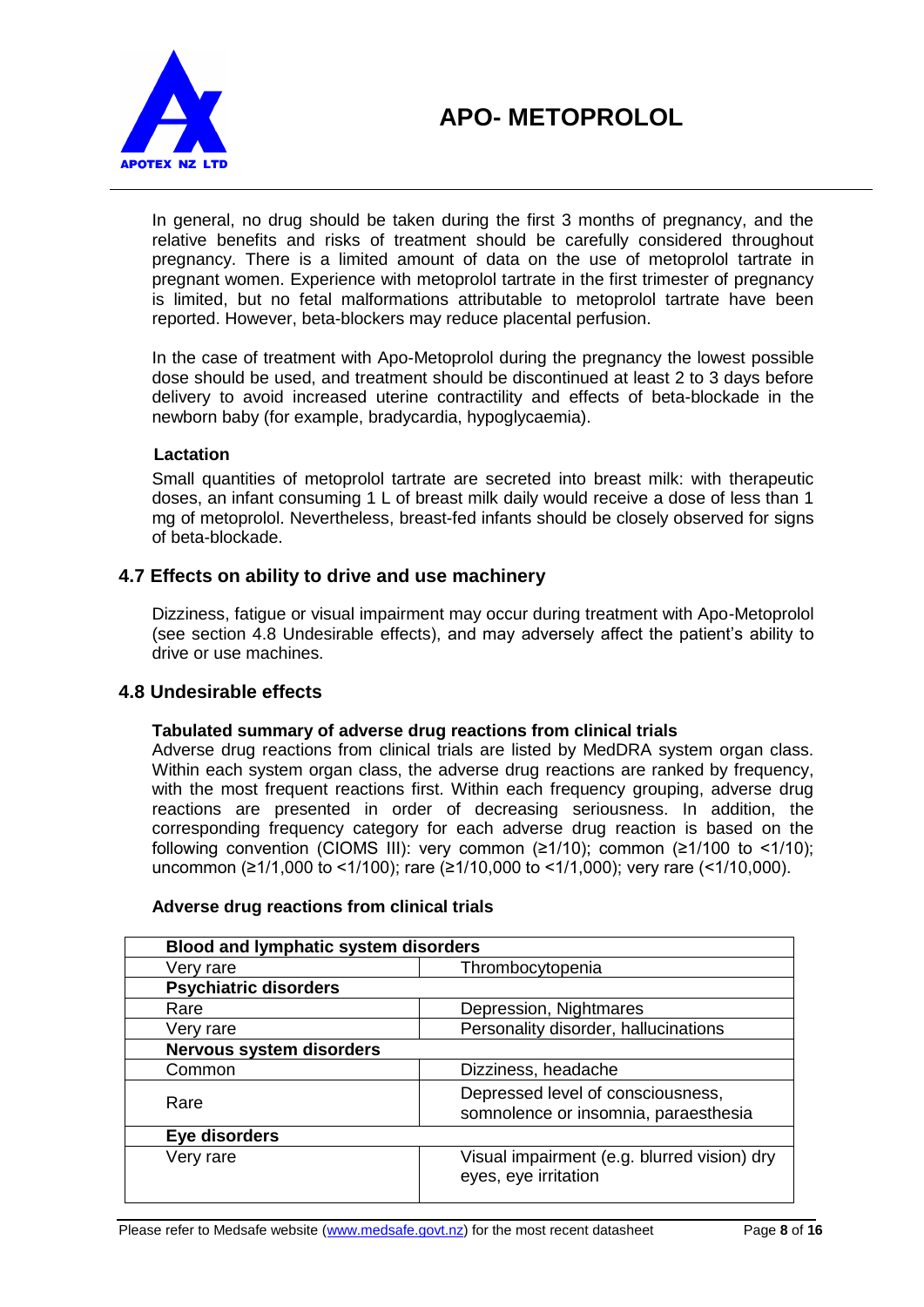

| Ear and labyrinth disorders                          |                                                                              |  |
|------------------------------------------------------|------------------------------------------------------------------------------|--|
| Very rare                                            | Tinnitis <sup>1</sup> hearing disorders (e.g.                                |  |
|                                                      | hypoacusis or deafness)                                                      |  |
| <b>Cardiac disorders</b>                             |                                                                              |  |
| Common                                               | <b>Bradycardia</b>                                                           |  |
| Rare                                                 | Cardiac failure, arrhythmia, palpitation                                     |  |
| Very rare                                            | Conduction disorders chest pain                                              |  |
| <b>Vascular Disorders</b>                            |                                                                              |  |
| Common                                               | Orthostatic hypotension (occasionally with<br>syncope)                       |  |
| Rare                                                 | Oedema. Raynaud's phenomenon                                                 |  |
| Very rare                                            | Gangrene <sup>2</sup>                                                        |  |
| Respiratory thoracic and mediastinal disorders       |                                                                              |  |
| Common                                               | Exertional dyspnoea                                                          |  |
| Rare                                                 | Bronchospasm <sup>3</sup>                                                    |  |
| Very rare                                            | <b>Rhinitis</b>                                                              |  |
| <b>Gastrointestinal Disorders</b>                    |                                                                              |  |
| Common                                               | Nausea and vomiting, abdominal pain                                          |  |
| Rare                                                 | Diarrhea or constipation                                                     |  |
| Very rare                                            | Dry mouth, retroperitoneal fibrosis <sup>4</sup>                             |  |
| <b>Hepatobiliary disorders</b>                       |                                                                              |  |
| Very rare                                            | <b>Hepatiis</b>                                                              |  |
|                                                      | Skin and subcutaneous tissue disorders                                       |  |
| Rare                                                 | Rash (in the form of urticaria, psoriasiform<br>and dystrophic skin lesions) |  |
| Very rare                                            | Photosensitivity reaction, hyperhydrosis                                     |  |
|                                                      | alopecia, worsening of psoriasis                                             |  |
| Musculoskeletal and connective tissue disorders      |                                                                              |  |
| Rare                                                 | Muscle spasms                                                                |  |
| Very rare                                            | <b>Arthritis</b>                                                             |  |
| Reproductive system and breast disorders             |                                                                              |  |
| Very rare                                            | Erectile dysfunction, libido disorder,                                       |  |
|                                                      | Peyronie's disease <sup>4</sup>                                              |  |
| General disorders and administration site conditions |                                                                              |  |
| Common                                               | Fatigue                                                                      |  |
| Investigations                                       |                                                                              |  |
| Very rare                                            | Weight increase, liver function test<br>abnormalities                        |  |

1 and, in doses exceeding those recommended

2 in patients with pre-existing severe peripheral circulatory disorders

3 which may occur in patients without a history of obstructive lung disease

4 relationships to Metoprolol tartrate has not been definitely established

Adverse drug reactions from spontaneous reports and literature cases (frequency not known): The following adverse reactions have been derived from post-marketing experience with metoprolol tartrate via spontaneous case reports and literature cases: Because these reactions are reported voluntarily from a population of uncertain size and are subject to confounding factors, it is not possible to reliably estimate their frequency which is therefore categorized as not known. Adverse drug reactions are listed according to system organ classes in MedDRA.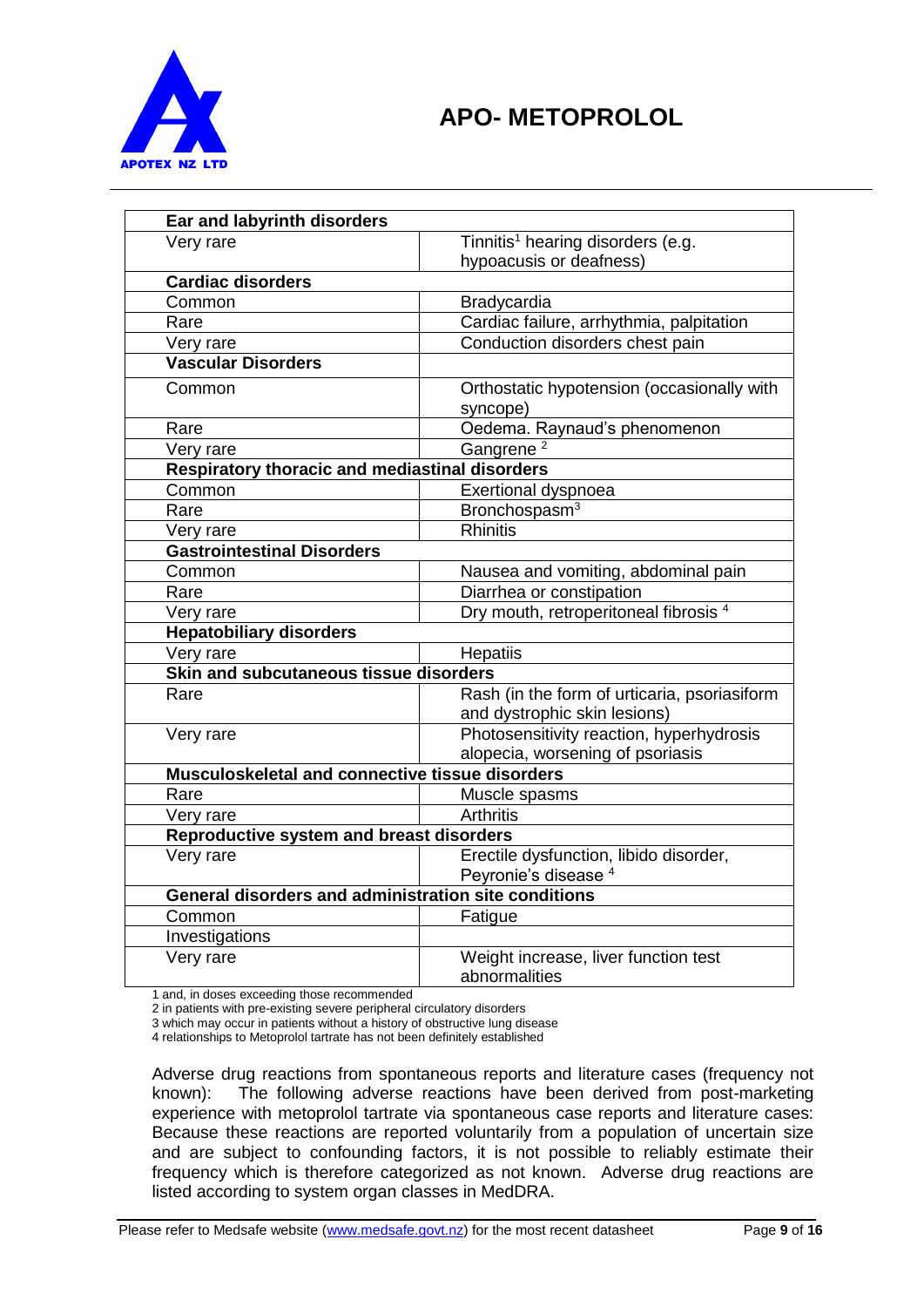

Within each system organ class, ADRs are presented in order of decreasing seriousness.

## **Adverse drug reactions from spontaneous reports and literature (frequency not known) Nervous system disorders**

Confusional state **Investigations** Blood triglycerides increased, High Density Lipoprotein (HDL) decreased

#### **Reporting of suspected adverse reactions:**

Reporting suspected adverse reactions after authorisation of the medicine is important. It allows continued monitoring of the benefit/risk balance of the medicine. Healthcare professionals are asked to report any suspected adverse reactions https//nzphvc.otago.ac.nz/reporting/.

## **4.9 Overdose**

#### **Signs and symptoms**

An overdosage of Apo-Metoprolol may lead to severe hypotension, sinus bradycardia, atrioventricular block, myocardial infarction, heart failure, cardiogenic shock, cardiac arrest, bronchospasm, impairment of consciousness (or even coma), convulsions, nausea, vomiting, and cyanosis and death.

Concomitant ingestion of alcohol, antihypertensives, quinidine, or barbiturates aggravates the signs and symptoms.

The first manifestations of overdose appear 20 minutes to 2 hours after ingestion of Apo-Metoprolol.

The effects of massive overdose may persist for several days, despite declining plasma concentrations.

#### **Management**

Patients should be admitted to hospital and, generally, should be managed in an intensive care setting, with continuous monitoring of cardiac function, blood gases, and blood biochemistry. Emergency supportive measures such as artificial ventilation or cardiac pacing should be instituted if appropriate. Even apparently well patients who have taken a small overdose should be closely observed for signs of poisoning for at least 4 hours.

In the event of a potentially life-threatening oral overdose, use induction of vomiting or gastric lavage (if within 4 hours after ingestion of Apo-Metoprolol) and/or activated charcoal to remove the drug from the gastrointestinal tract. Haemodialysis is unlikely to make a useful contribution to metoprolol elimination.

Atropine may be given intravenously to control significant bradycardia. Intravenous betaagonists such as prenalterol or isoprenaline should be used to treat bradycardia and hypotension; very high doses may be needed to overcome the beta-blockade. Dopamine, dobutamine or noradrenaline may be given to maintain blood pressure.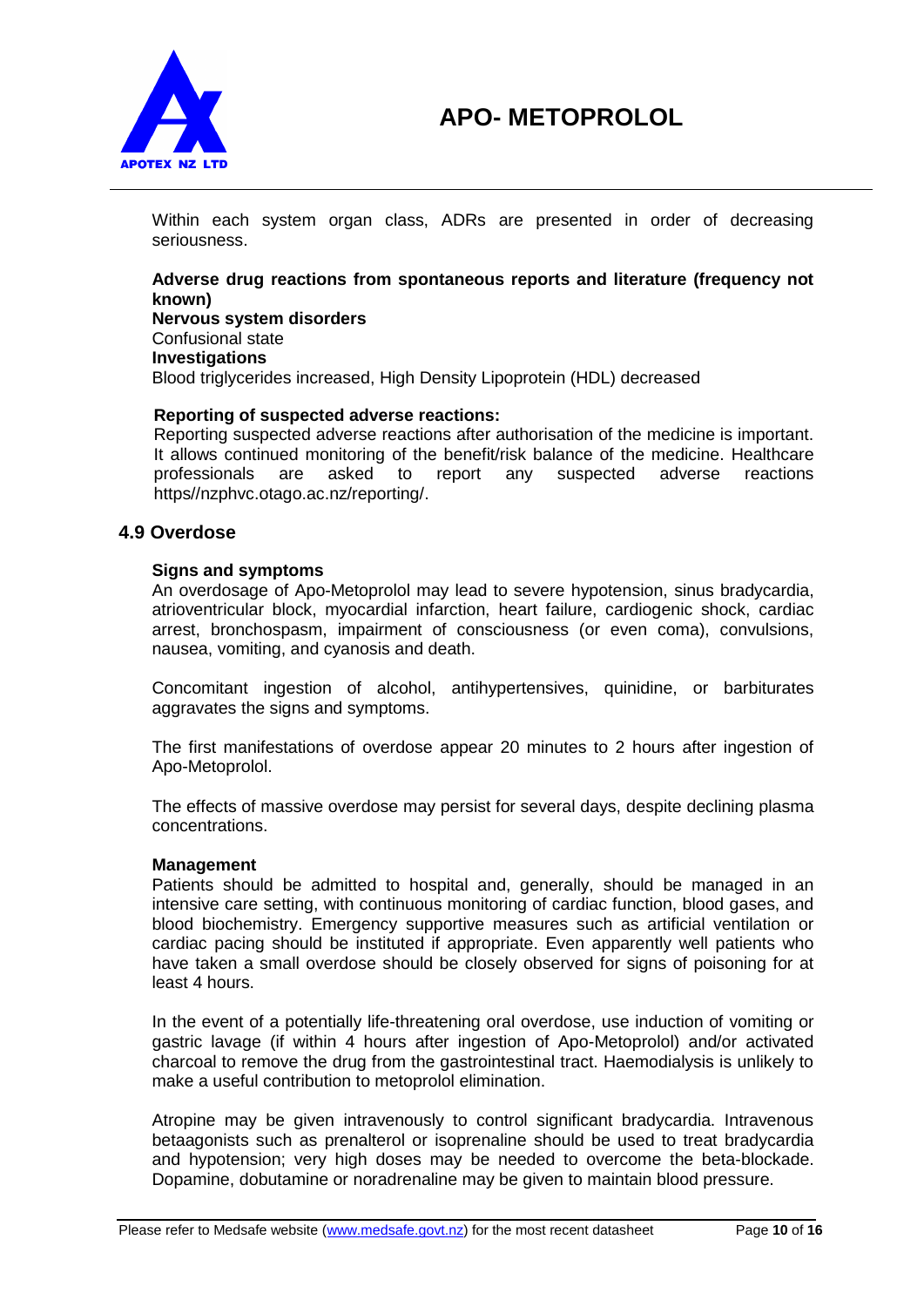

Glucagon has positive inotropic and chronotropic effects on the heart that are independent of beta-adrenergic receptors, and has proved effective in the treatment of resistant hypotension and heart failure associated with beta-blocker overdose.

Diazepam is the drug of choice for controlling seizures. A beta<sub>2</sub>-agonist or aminophylline can be used to reverse bronchospasm; patients should be monitored for evidence of cardiac arrhythmias during and after administration of the bronchodilator.

The beta-blocker withdrawal phenomenon (see section 4.4 Special Warnings and Precautions for use) may occur after overdose.

For advice on the management of overdose please contact the National Poisons Centre on 0800 POISON (0800 764766).

## **5. PHARMACOLOGICAL PROPERTIES**

## **5.1 Pharmacodynamics Properties**

Pharmacotherapeutic group: Cardioselective beta-blocker

Chemical Structure:





Chemical name:  $di-[({\pm})-1-({isopropylamino})-3-[p-(2-methoxyethyl)$  phenoxy]-2-

propanol] L(+)-tartrate

Molecular Formula  $C_4H_6O_6$ 

CAS Registry Number: .56392-17-7

Molecular weight: 684.81

## **Actions**

## **Mechanism of action (MoA)**

Metoprolol is a cardioselective beta-blocker; it blocks beta1-adrenergic receptors (which are mainly located in the heart) at lower doses than those needed to block beta2-receptors, which are mainly located in the bronchi and peripheral vessels. It has no membrane-stabilising effect nor partial agonist (intrinsic sympathomimetic) activity.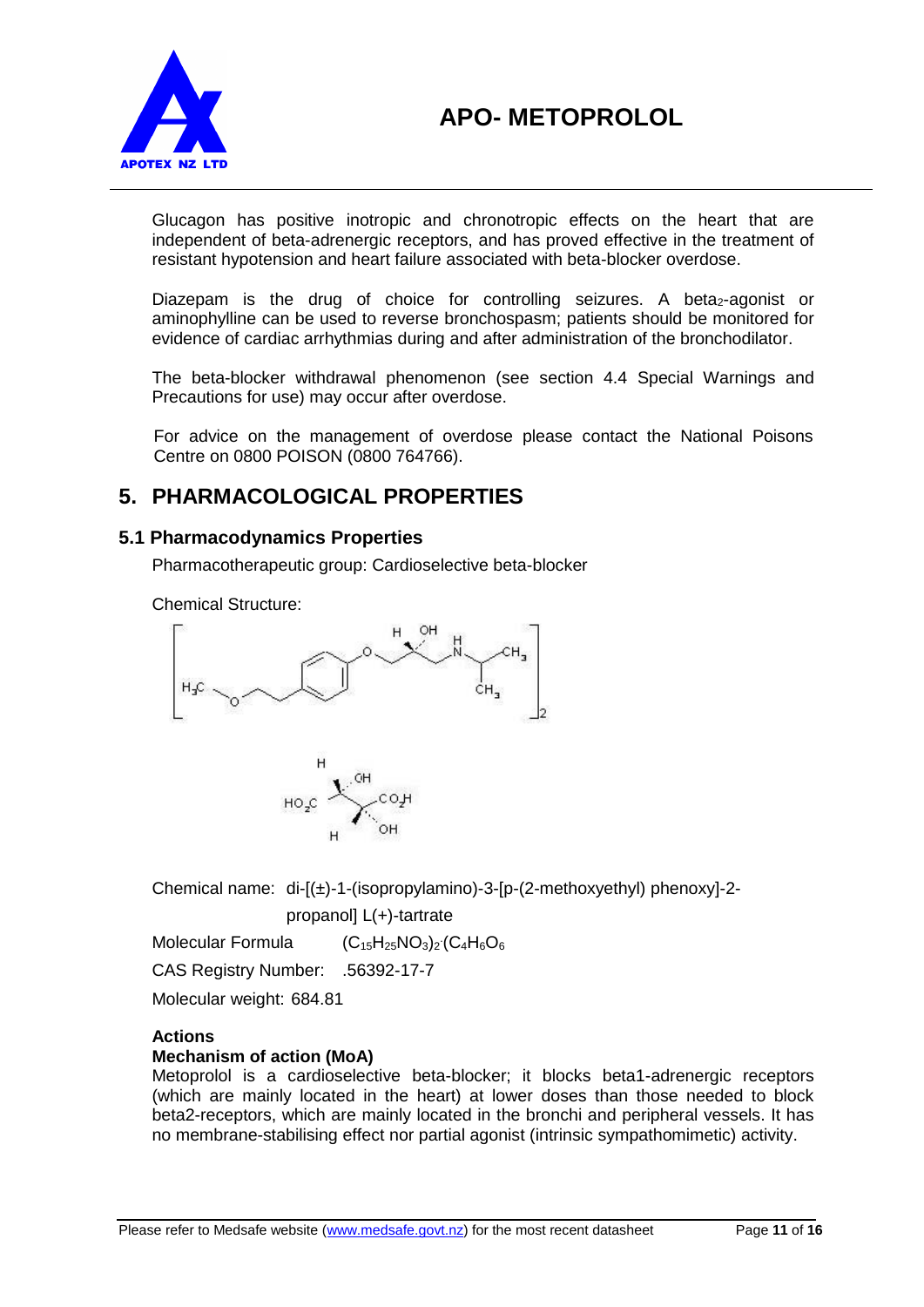

#### **Pharmacodynamics (PD)**

The stimulant effect of catecholamines on the heart is reduced or inhibited by metoprolol. This leads to a decrease in heart rate, cardiac contractility, and cardiac output. Metoprolol lowers elevated blood pressure in the standing and lying position. It also reduces the rise in blood pressure occurring in response to exercise. Treatment results in an initial increase in peripheral vascular resistance, which during long-term administration is normalised or, in some cases, reduced. As with all beta-blockers, the precise mechanism of the antihypertensive effect of metoprolol is not fully understood. However, the long-term reduction blood pressure seen with metoprolol appears to parallel this gradual decrease in total peripheral resistance.

In patients with angina pectoris, metoprolol reduces the frequency and severity of ischaemic episodes and increases physical working capacity. These beneficial effects may be due to decreased myocardial oxygen demand as a result of the reduced heart rate and myocardial contractility.

In patients with supraventricular tachycardia, atrial fibrillation, or ventricular extrasystoles or other ventricular arrhythmias, metoprolol has a regulating effect on the heart rate. Its antiarrhythmic action is due primarily to inhibition of the automaticity of pacemaker cells and to prolongation of atrioventricular conduction.

In patients with a suspected or confirmed myocardial infarction, metoprolol lowers mortality. This effect may possibly be attributable to a decrease in the incidence of severe ventricular arrhythmias, as well as to limitation of infarct size. Metoprolol has also been shown to reduce the incidence of non-fatal myocardial reinfarction.

Through its beta-blocking effect, metoprolol is suitable for the treatment of functional heart disorders with palpitation, for the prevention of migraine, and adjunctive treatment of hyperthyroidism.

Long-term treatment with metoprolol may reduce insulin sensitivity. However, metoprolol interferes with insulin release and carbohydrate metabolism less than nonselective betablockers. In short-term studies it has been shown that metoprolol may alter the blood lipid profile. It may cause an increase in triglycerides and a decrease in free fatty acids; in some cases, a small decrease in the high-density lipoprotein (HDL) fraction has been observed, although to a lesser extent than with non-selective betablockers. In one long-term study lasting several years, cholesterol levels were found to be reduced. Pharmacokinetic and pharmacodynamic studies indicate that 30% of maximum beta-1- adrenoreceptor antagonistic activity is essential for minimum pharmacodynamic effect which is observed with about 45 nmol/L metoprolol in plasma.

## **5.2 Pharmacokinetics Properties**

#### **Absorption**

Following oral administration of conventional tablet, metoprolol is rapidly and almost completely absorbed from the gastrointestinal tract. The drug is absorbed evenly throughout gastrointestinal tract. Absorption of metoprolol from with sustained-release metoprolol tartrate tablets, absorption is slower, but the availability of metoprolol is similar compared with conventional tablets. Peak plasma concentrations are attained after approximately 1.5 to 2 hours with conventional metoprolol tablets, and after approximately 4 to 5 hours with sustained-release tablets.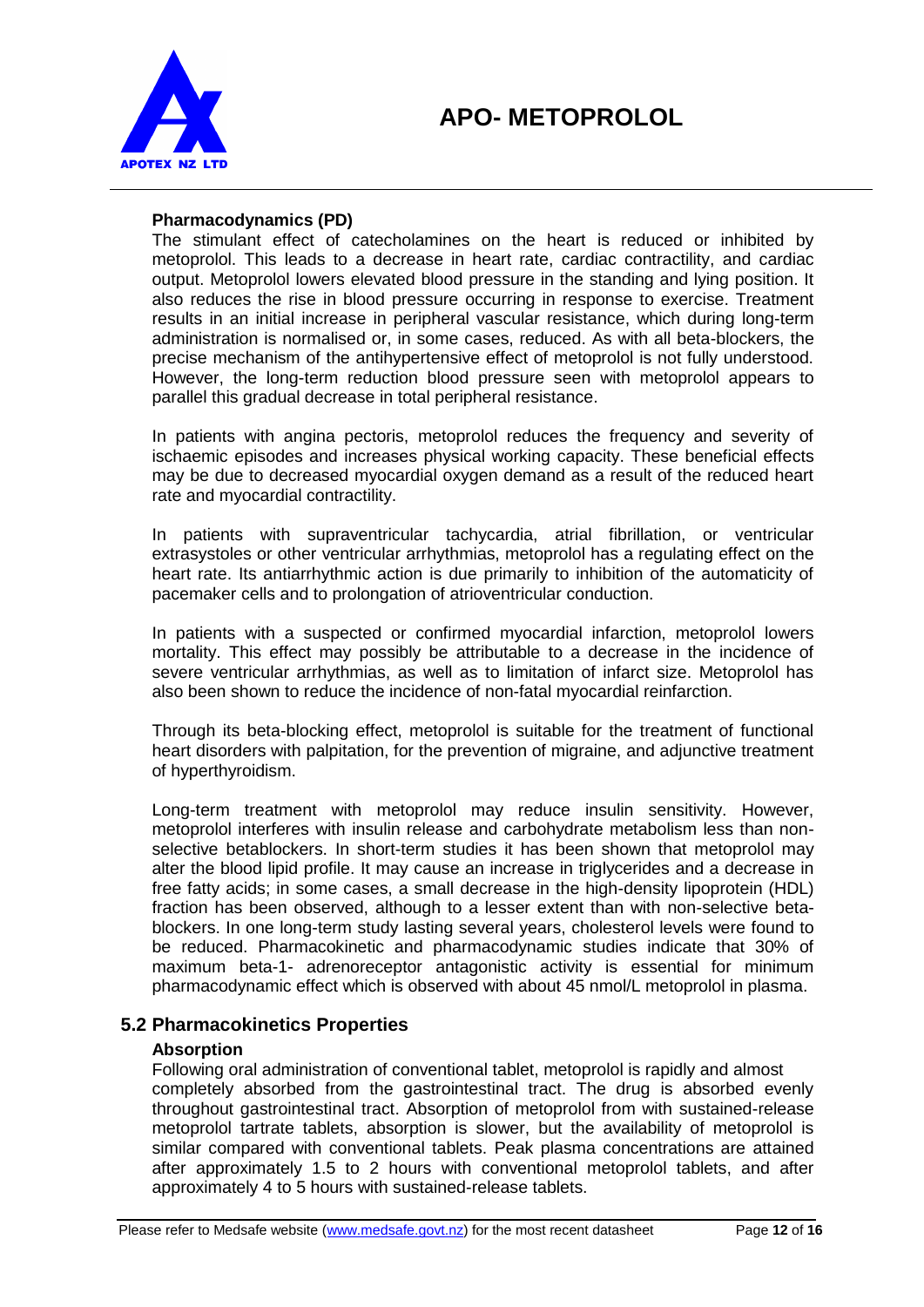

Plasma concentrations of metoprolol increase approximately in proportion with the dose in the 50-mg to 200-mg dose range. Owing to extensive hepatic first-pass metabolism, approximately 50% of a single oral dose of metoprolol reaches the systemic circulation. The extent of presystemic elimination differs between individuals because of genetic differences in oxidative metabolism. Although the plasma profiles exhibit wide intersubject variability, they are reproducible within an individual. Following repeated administration, the percentage of the dose systemically available is approximately 40% higher than after a single dose (that is, approximately 70%). This may be due to partial saturation of the first-pass metabolism, or reduced clearance as a result of reduced hepatic blood flow. Ingestion with food may increase the systemic availability of a single oral dose by approximately 20% to 40%

After intravenous injection metoprolol is very rapidly distributed with a half-life of 5 to 15 min. Within the dose range of 10 to 20 mg, the plasma concentrations rise linearly in relation to the size of the dose. Metoprolol exhibits stereo-specific pharmacokinetics.

## **Distribution**

Metoprolol is extensively and rapidly distributed, with a reported volume of distribution of 3.2 to 5.6 L/kg. The apparent volume of distribution at steady-state (Vss) in extensive metabolizers (4.84 L/kg) is relatively higher than poor metabolizers (2.83 L/kg). The half-life is not dose-dependent and does not change on repeated dosing. Approximately 10% of metoprolol in plasma is protein bound. Metoprolol crosses the placenta, and is found in breast milk (see section 4.6 Fertility, pregnancy and lactation). In patients with hypertension, metoprolol concentrations in cerebrospinal fluid are similar to those in plasma. Metoprolol is not a significant P-glycoprotein substrate indicating that interindividual variability in pharmacokinetics of metoprolol can be majorly due to CYP2D6 metabolism.

#### **Biotransformation/ Metabolism**

Metoprolol is extensively metabolised by enzymes of the cytochrome P450 system in the liver. The main metabolic pathways of metoprolol are alpha-hydroxylation, Odemethylation, and oxidative deamination. Alpha-hydroxylation of metoprolol is stereoselective. The oxidative metabolism of metoprolol is under genetic control with a major contribution of the polymorphic cytochrome P450 isoform 2D6 (CYP2D6)..

However, the cytochrome P450 2D6 dependent metabolism of metoprolol seems to have little or no effect on safety or tolerability of the drug. None of the metabolites of metoprolol contribute significantly to its beta-blocking effect.

#### **Elimination**

The average elimination half-life of metoprolol is 3 to 4 hours; in poor metabolisers the half-life may be 7 to 9 hours. Following single oral administration of 100 mg metoprolol the median clearance was 31, 168, and 367 L/h in poor metabolizers, extensive metabolizers, and ultrarapid metabolizers, respectively. The renal clearance of the stereo-isomers does not exhibit stereo-selectivity in renal excretion.

Approximately 95% of the dose can be recovered in urine. In most subjects (extensive metabolisers), less than 5% of an oral dose, and less than 10% of an intravenous dose, is excreted as unchanged drug. In poor metabolisers, up to 30% or 40% of oral or intravenous doses, respectively, may be excreted unchanged. The total plasma clearance of metoprolol after intravenous administration is approximately 1 L/min.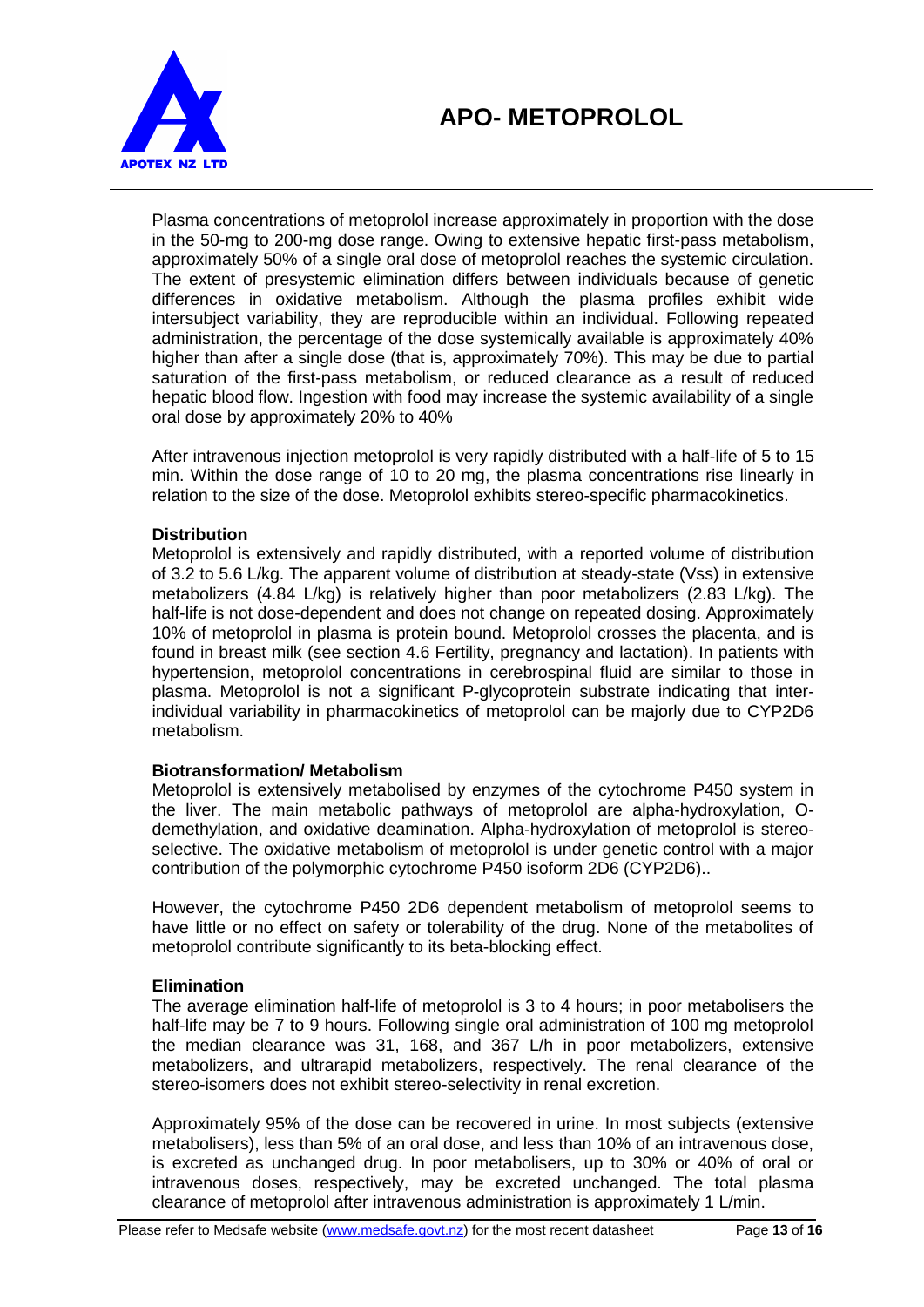

#### **Dose proportionality**

Metoprolol exhibits saturable pre-systemic metabolism leading to non-proportionate increase in the exposure with increased dose. However, a dose propionate pharmacokinetics is expected with extended release formulations.

#### **Food effect**

Food appeared to increase the rate of absorption of metoprolol leading to a slightly higher maximum plasma concentration at earlier time. However, it does not impact significantly on the clearance or the time at which the maximum peak concentration is observed (Tmax).

In order to minimize the effect-variations within the individual, it is recommended that Apo-Metoprolol should always be taken in standardized relation with food: If physician ask the patient to take Apo-Metoprolol either before breakfast or with the breakfast then the patient should continue taking Apo-Metoprolol with same schedule during the course of therapy.

## **Special population**

## **Geriatric patients**

The geriatric population may show slightly higher plasma concentrations of metoprolol as a combined result of a decreased metabolism of the drug in elderly population and a decreased hepatic blood flow. However, this increase is not clinically significant or therapeutically relevant. Metoprolol does not accumulate on repeated administration and there is no necessity of dosage adjustment in elderly population

#### **Patients with renal impairment**

Pharmacokinetics of metoprolol is not impacted in patient with renal impairment. However, there is a possibility of accumulation of one of its less active metabolite in patients with a creatinine clearance below 5 mL/min, and this accumulation would not influence the betablocking properties of metoprolol. Patients with renal impairment may usually be treated with normal dose.

#### **Patients with hepatic impairment**

Since the drug is primarily eliminated by hepatic metabolism, hepatic impairment may impact the pharmacokinetics of metoprolol. The elimination half-life of metoprolol is considerably prolonged, depending on severity (up to 7.2 h), in patients with liver impairment. Patients with a portacaval anastomosis

Patients with a portacaval anastomosis had a systemic clearance of an intravenous dose of approximately 0.3 L/min and area under concentration-time curve (AUC) values up to 6-fold higher than those in healthy subjects.

#### **Patients with inflammatory disease**

Inflammatory disease has no effect on the pharmacokinetics of metoprolol.

#### **Patients with hyperthyroidism**

Hyperthyroidism may increase the presystemic clearance of metoprolol.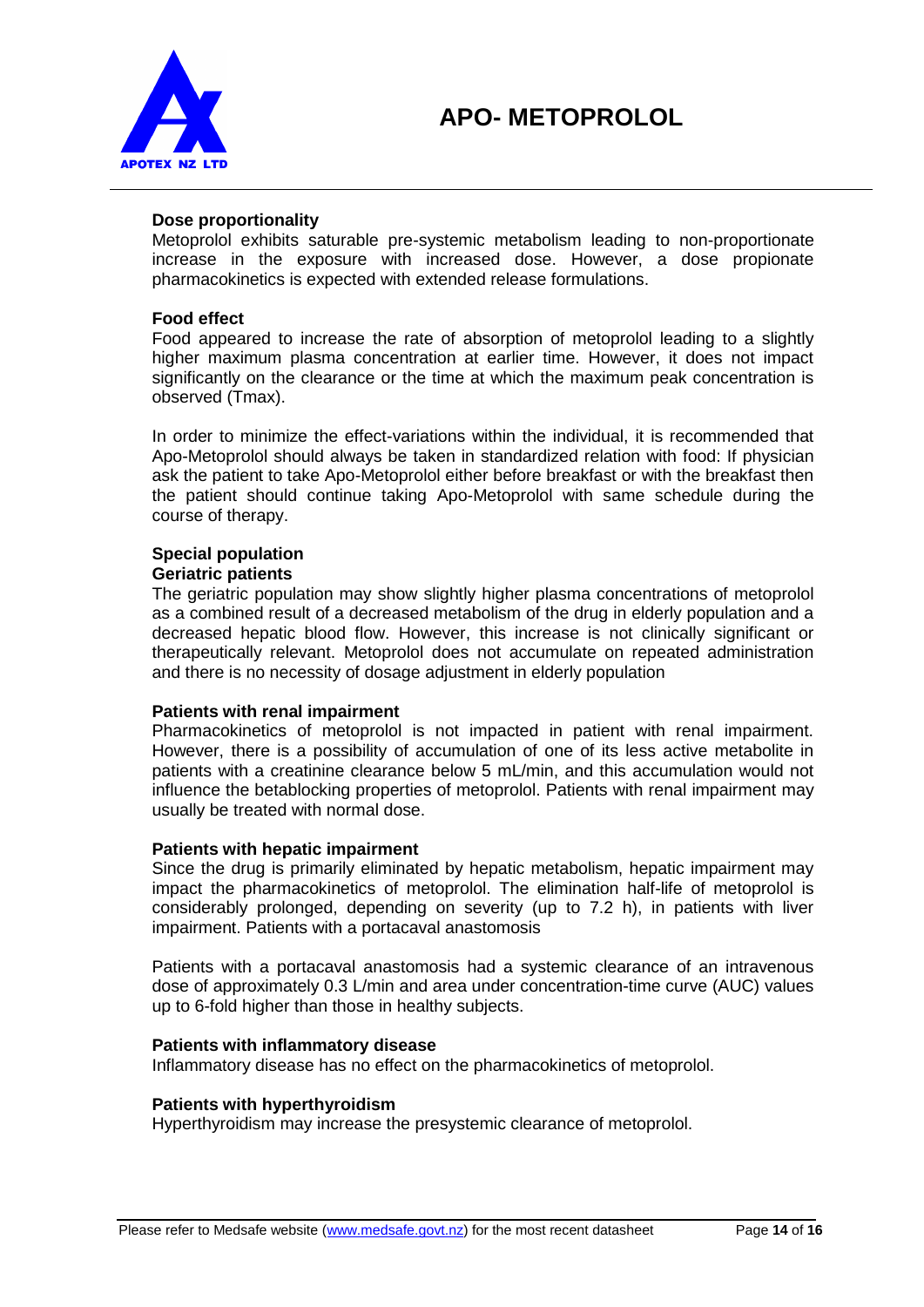

#### **Ethnic sensitivity**

The oxidative metabolism of metoprolol is under genetic control with a major contribution of the polymorphic cytochrome P450 isoform 2D6 (CYP2D6). There are marked ethnic differences in the prevalence of the poor metabolizer phenotype.

Approximately 7% of Caucasians and less than 1% Orientals are poor metabolizers. CYP2D6 poor metabolizers exhibit several-fold higher plasma concentrations of metoprolol than extensive metabolizer with normal CYP2D6 activity.

## **5.3 Preclinical safety data**

#### **Reproductive toxicity**

Reproduction toxicity studies in mice, rats and rabbits did not indicate teratogenic potential for metoprolol tartrate. High doses were associated with some maternal toxicity, and growth delay of the offspring both in utero and after birth. There was no evidence of impaired fertility in rats at oral doses up to 500 mg/kg.

#### **Mutagenicity**

Metoprolol tartrate was devoid of mutagenic/genotoxic potential in the bacterial cell system (Ames) test and in vivo assays involving mammalian somatic cells or germinal cells of male mice.

#### **Carcinogenicity**

Metoprolol tartrate was not carcinogenic in mice and rats after oral administration of doses up to 800 mg/kg for 21 to 24 months

## **6. PHARMACEUTICAL PARTICULARS**

## **6.1 List of excipients**

Lactose

Silica-colloidal anhydrous Microcrystalline cellulose Croscarmellose sodium Pregelatinised maize starch Sodium starch glycollate Magnesium stearate **Hypromellose** Purified talc Macrogol 400 Titanium dioxide

Apo-Metoprolol 50 mg tablets also contain iron oxide red CI77491.

## **6.2 Incompatibilities**

NIL

## **6.3 Shelf-Life**

3 years from the date of manufacture.